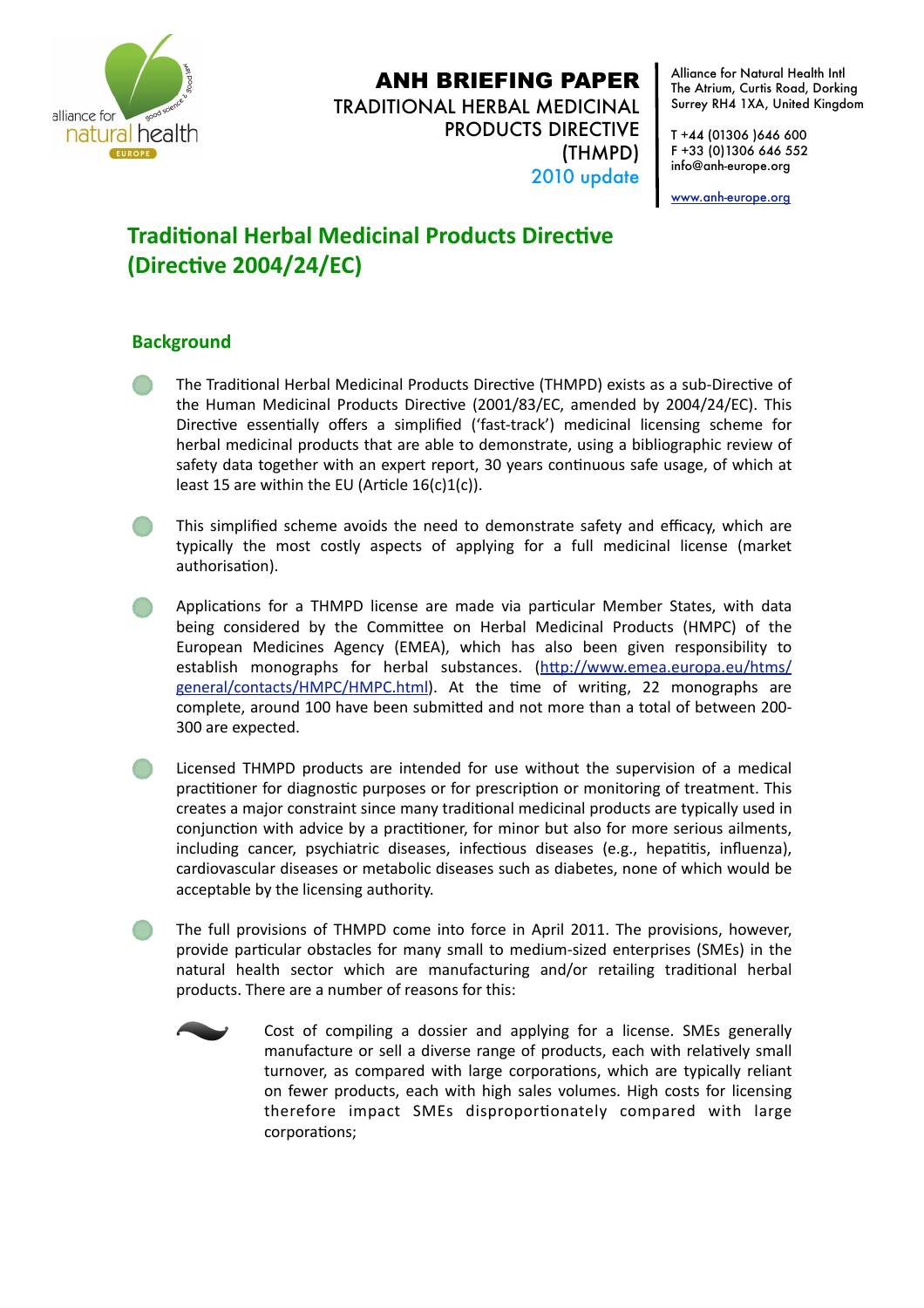The requirement by the HMPC for high quality genotoxic data. For many herbal substances used in traditional cultures these data are not available, while in others they are viewed as being of insufficient quality by HMPC/ EMEA. This requirement has been one of the major reasons for the small number of applications to the registration scheme (around 110 in total from 25 Member States, at the time of writing);

The requirement to meet pharmaceutical Good Manufacturing Practices (GMPs),
which
considerably
exceed
the
standards
for
food
manufacture
and are sometimes inappropriate for certain categories of ingredient or product (e.g., some botanicals). Additionally manufacturers are required to retain the
 services
 of
 a
 'Qualified
 Person'
 to
 ensure
 compliance
 with pharmaceutical standards;



Difficulty in compliance with the pharmaceutical criteria stipulated under the Directive, which, for example, require identification of marker compounds
in
order
to
meet
stability
requirements.
While
these
criteria
can be met in the case of single or two-herb combinations, they cannot generally be met in the case of poly-herbal products which are typical of many traditional medicinal cultures;



Many traditional cultures utilise non-herbal products, including in particular ingredients of animal origin and minerals. These are presently disallowed by the Directive.

The European Commission has published an important report entitled 'Report on the experience acquired as a result of the application of the provisions of Chapter 2a of Directive 2001/83/EC, as amended by Directive 2004/24/EC, on specific provisions applicable to traditional herbal medicinal product' on 29 September 2008 (http://eur[lex.europa.eu/LexUriServ/LexUriServ.do?uri=COM:2008:0584:FIN:en:PDF\)](http://eur-lex.europa.eu/LexUriServ/LexUriServ.do?uri=COM:2008:0584:FIN:en:PDF).
 The
 report recognises some of the difficulties that companies have had with the registration scheme, but indicates there is likely to be little future flexibility with regard to altering the provisions, with the primary exception of expanding the scope to include non-herbal substances. More hopeful, however, is the conclusion by the Commission that a new legal framework may be considered for particular traditional medical systems, e.g., Ayurveda, Traditional Chinese Medicine, anthroposophic medicine, etc.

## **Key
Concerns**

- 1. **Discrimination against non-European Herbal Traditions** by requiring at least 15 out of 30 years of usage within the EU, as the basis for proving long established, traditional usage. The basis for this requirement is the supposedly varying pharmavigilance standards in different regions, implying that standards outside of Europe may be lower than those within Europe. This provision seriously disadvantages Ayurveda, Traditional Chinese Medicine, South East Asian, Tibetan, Amazonian and southern African traditions, which are among the longest and most developed botanically-based healthcare traditions worldwide.
- 2. Particular combinations of herbal products may be disallowed. 'Traditional use' under the THMPD is based on use of an individual herb or specific combination of herbs. It therefore prevents use of new or innovative combinations that might be supported by